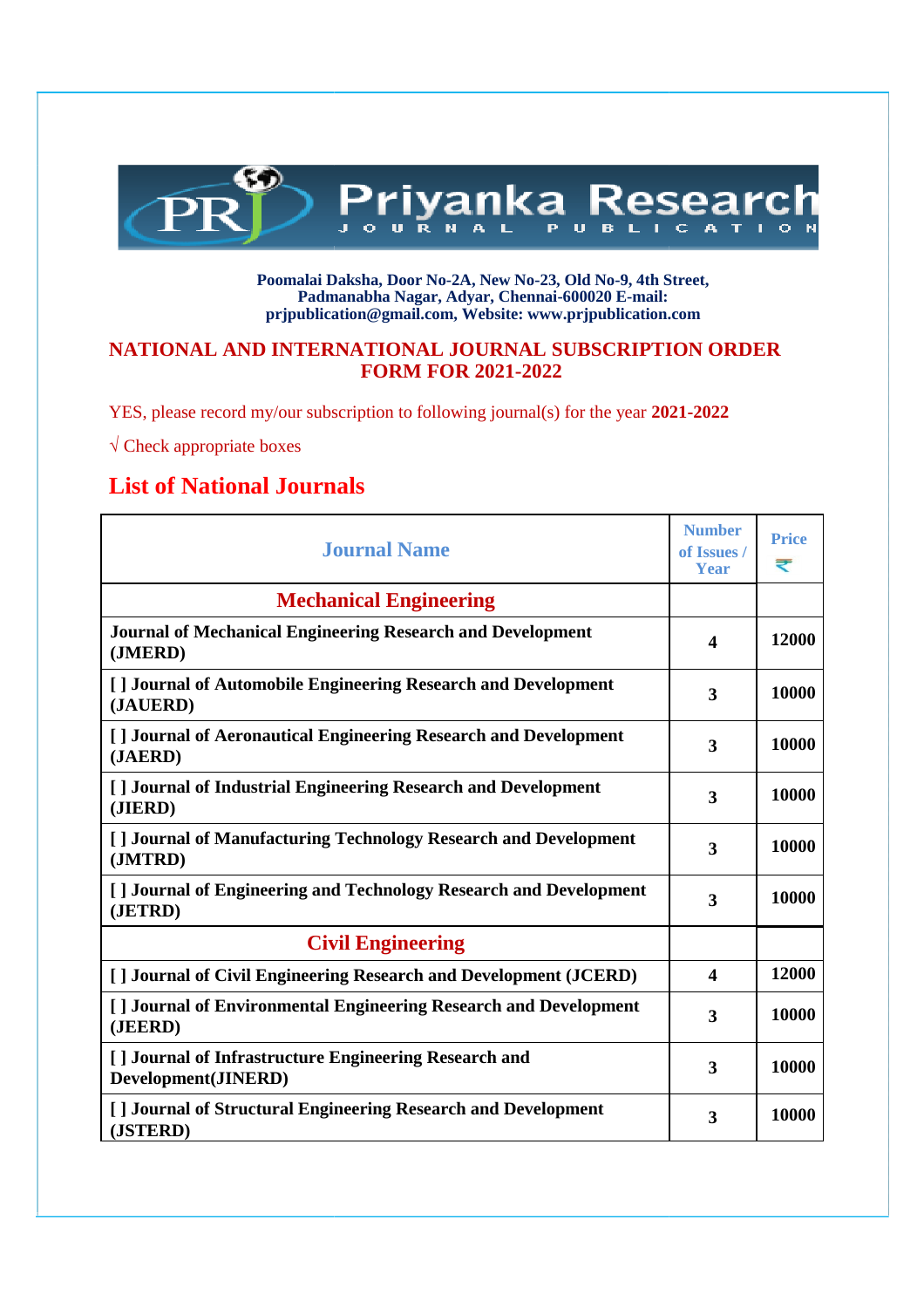| <b>Computer science and Engineering</b>                                                        |                         |              |
|------------------------------------------------------------------------------------------------|-------------------------|--------------|
| [] Journal of Computer Science and Engineering Research and                                    | $\overline{\mathbf{4}}$ | 12000        |
| <b>Development (JCSERD)</b>                                                                    |                         |              |
| [ ] Journal of Internet and Information Security Research and<br><b>Development (JIISRD)</b>   | 3                       | 10000        |
| [] Journal of Networking and Mobile Computing Research and<br><b>Development (JNMCRD)</b>      | 3                       | 10000        |
| <b>Information Technology</b>                                                                  |                         |              |
| [ ] Journal of Information Technology Research and Development                                 |                         |              |
| (JITRD)                                                                                        | $\boldsymbol{4}$        | 12000        |
| [] Journal of Software Engineering Research and Development<br>(JSERD)                         | 3                       | 10000        |
| <b>Electrical and Electronics Engineering</b>                                                  |                         |              |
| [] Journal of Electrical and Electronics Engineering Research and                              | $\overline{\mathbf{4}}$ | 12000        |
| <b>Development (JEEERD)</b>                                                                    |                         |              |
| [ ] Journal of Power System Research and Development (JPSRD)                                   | $\overline{3}$          | <b>10000</b> |
| <b>Electronics and Communication Engineering</b>                                               |                         |              |
| [] Journal of Electronics and Communication Engineering Research<br>and Development (JECERD)   | 4                       | 12000        |
| [] Journal of VLSI Design Research and Development (JVDRD)                                     | $\overline{3}$          | <b>10000</b> |
| <b>Electronics and Instrumentation Engineering</b>                                             |                         |              |
| [] Journal of Electronics and Instrumentation Engineering Research<br>and Development (JEIERD) | 3                       | 10000        |
| <b>Biotechnology</b>                                                                           |                         |              |
| [] Journal of Biotechnology Research and Development (JBRD)                                    | 4                       | 12000        |
| <b>Science</b>                                                                                 |                         |              |
| [ ] Journal of Chemistry Research and Development (JCRD)                                       | 3                       | <b>10000</b> |
| [] Journal of Physics Research and Development (JPRD)                                          | $\overline{\mathbf{3}}$ | <b>10000</b> |
| [] Journal of Mathematics Research and Development (JMRD)                                      | $\overline{\mathbf{3}}$ | <b>10000</b> |
| [] Journal of English Research and Development (JERD)                                          | $\overline{\mathbf{3}}$ | 10000        |
| <b>Computer Applications</b>                                                                   |                         |              |
| [ ] Journal of Computer Applications Research and Development<br>(JCARD)                       | $\overline{\mathbf{4}}$ | 12000        |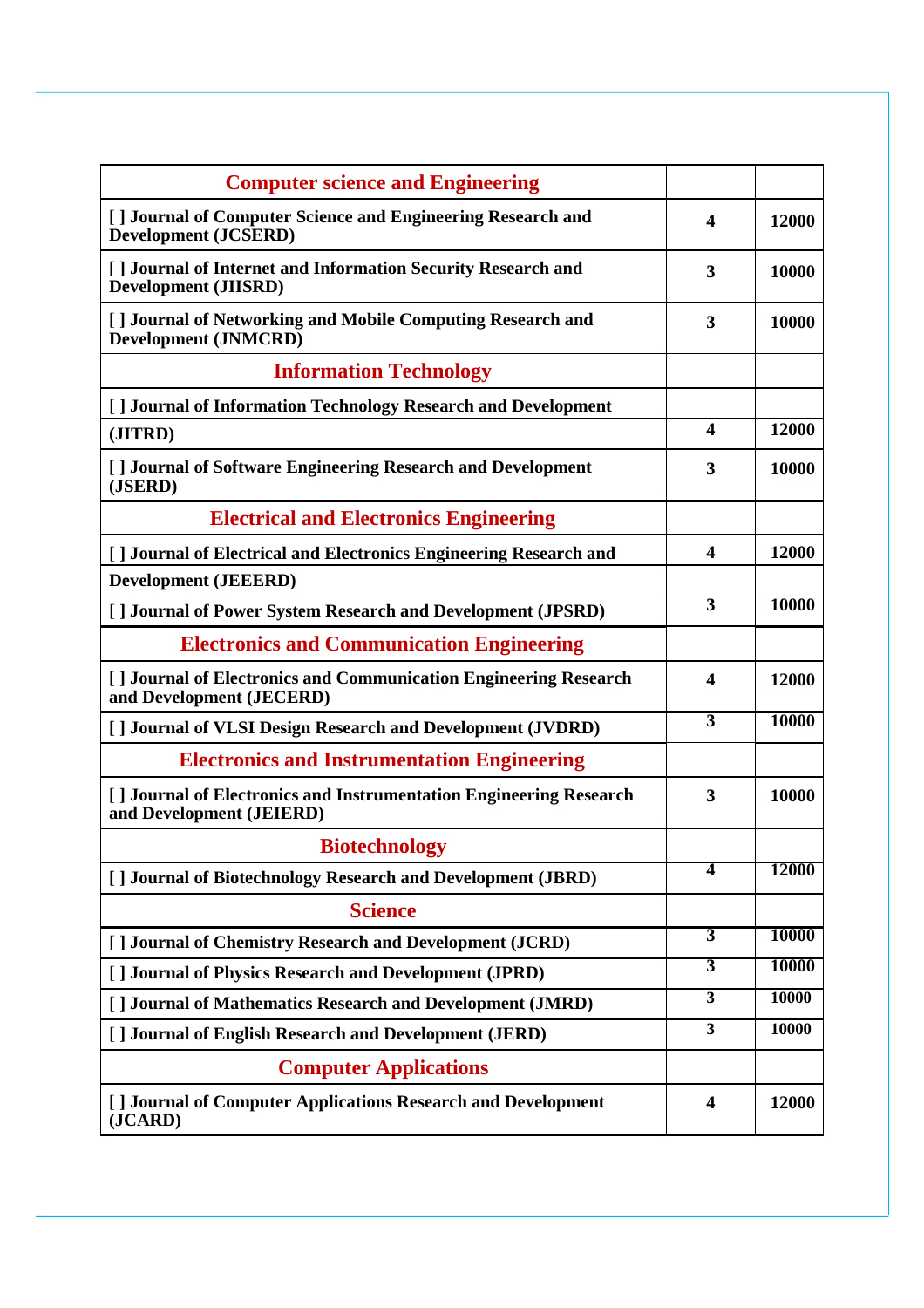| <b>Management</b>                                                                             |                  |       |
|-----------------------------------------------------------------------------------------------|------------------|-------|
| [] Journal of Management Research and Development (JMRD)                                      | $\boldsymbol{4}$ | 12000 |
| [] Journal of Marketing Management Research and Development<br>(JMMRD)                        | 3                | 10000 |
| [] Journal of Human Resource Management Research and<br><b>Development (JHRMRD)</b>           | 3                | 10000 |
| [] Journal of Financial Management Research and Development<br>(JFMRD)                        | 3                | 10000 |
| [] Journal of Accounting Research and Development (JARD)                                      | 3                | 10000 |
| <b>Library Science</b>                                                                        |                  |       |
| [] Journal of Library Science Research and Development (JLSRD)                                | 3                | 10000 |
| <b>Education</b>                                                                              |                  |       |
| [] Journal of Engineering and Management Education Research and<br><b>Development (JEMRD)</b> | 3                | 10000 |
| <b>Total</b>                                                                                  |                  |       |

# **List of International Journals**

| <b>Journal Name</b>                                                                                                | <b>Number</b><br>of Issues /<br>Year | <b>Price</b><br>₹ |
|--------------------------------------------------------------------------------------------------------------------|--------------------------------------|-------------------|
| <b>Engineering Journals</b>                                                                                        |                                      |                   |
| [] International Journal of Mechanical Engineering Research and<br><b>Development (IJMERD)</b>                     | $\boldsymbol{\Lambda}$               | 12000             |
| [] International Journal of Civil Engineering Research and<br><b>Development (IJCERD)</b>                          | $\boldsymbol{4}$                     | 12000             |
| [] International Journal of Computer Science and Engineering<br><b>Research and Development (IJCSERD)</b>          | $\boldsymbol{\Lambda}$               | 12000             |
| [] International Journal of Electrical and Electronics Engineering<br><b>Research and Development (IJEEERD)</b>    | $\boldsymbol{\Lambda}$               | 12000             |
| [] International Journal of Electronics and Communication<br><b>Engineering Research and Development (IJECERD)</b> | $\boldsymbol{4}$                     | 12000             |
| [] International Journal of Information Technology Research and<br><b>Development (IJITRD)</b>                     | $\boldsymbol{4}$                     | 12000             |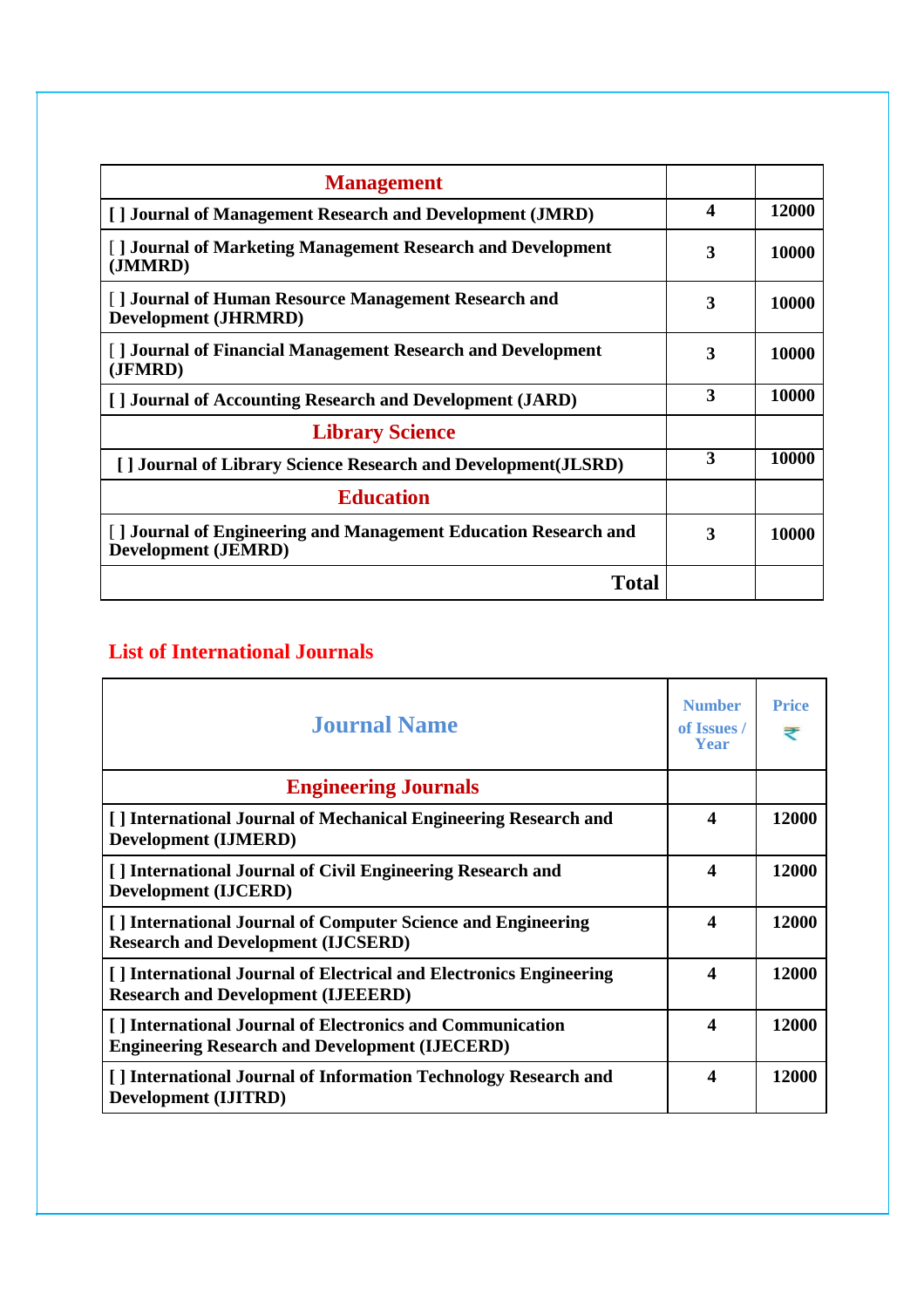| [ ] International Journal of Engineering and Technology Research and<br><b>Development (IJETRD)</b>    |                         | 12000 |
|--------------------------------------------------------------------------------------------------------|-------------------------|-------|
| [] International Journal of Marine Engineering Research and<br><b>Development (IJMAERD)</b>            |                         | 10000 |
| [] International Journal of Design Research and Development<br>(IJDRD)                                 |                         | 10000 |
| [] International Journal of Industrial Research and Development<br>(IJIRD)                             |                         | 10000 |
| [] International Journal of Environmental Engineering Research and<br><b>Development (IJEERD)</b>      | $\overline{\mathbf{3}}$ | 10000 |
| <b>Management Journals</b>                                                                             |                         |       |
| [] International Journal of Management Research and Development<br>(IJMRD)                             | $\overline{\mathbf{4}}$ | 12000 |
| [ ] International Journal of Marketing Management Research and<br><b>Development (IJMMRD)</b>          | 3                       | 10000 |
| [] International Journal of Human Resource Management Research<br>and Development (IJHRMRD)            | 3                       | 10000 |
| [] International Journal of Financial Management Research and<br><b>Development (IJFMRD)</b>           | 3                       | 10000 |
| [] International Journal of Retail Management Research and<br><b>Development (IJRMRD)</b>              | 3                       | 10000 |
| [] International Journal of Knowledge Management Research and<br><b>Development (IJKMRD)</b>           | 3                       | 10000 |
| <b>Library &amp; Information Science</b>                                                               |                         |       |
| [] International Journal of Library & Information Science Research and<br><b>Development (IJLISRD)</b> | $\overline{\mathbf{4}}$ | 12000 |
| <b>Total</b>                                                                                           |                         |       |

All subscriptions are payable in advance. Subscribers are requested to send payment with their Order whenever possible. Issues will be sent on receipt of payment. Subscriptions are entered on An annual basis, i.e. January to December and are subject to renewal in subsequent years. Prices are subject to change without notice.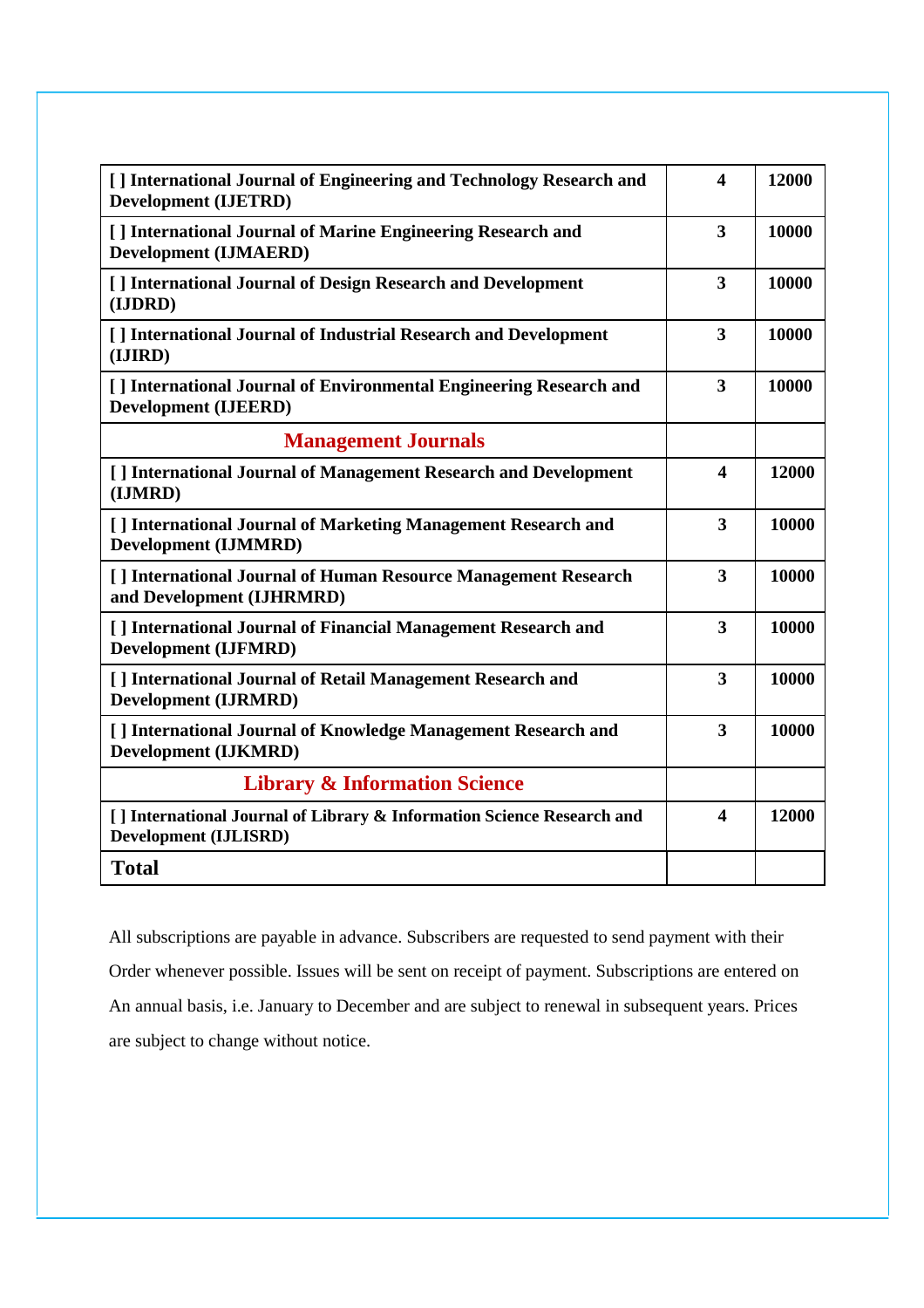### **SUBSCRIPTION INFORMATION**

| SUBSCRIBER TYPE: (Check one) Library / Institution $\Box$ Personal |  |
|--------------------------------------------------------------------|--|
|                                                                    |  |
|                                                                    |  |
|                                                                    |  |
|                                                                    |  |
|                                                                    |  |
| <b>DAVAIENT ODTIONS</b> (Cheek one)                                |  |

### **PAYMENT OPTIONS (Check one)**

Cheque /DD is (Payable to .M/s Arthi Gandhimathi

Payable at Chennai

## **ACCOUNT DETAILS:**

| <b>Account Number</b>      | 919020077168701         |
|----------------------------|-------------------------|
| <b>Name of the Account</b> | <b>PRJ Publications</b> |
| <b>Bank</b>                | <b>AXIS BANK</b>        |
| <b>Branch</b>              | <b>Indra Nagar</b>      |
| <b>Type of Account</b>     | <b>Current</b>          |
| <b>IFS CODE</b>            | <b>UTIB0001593</b>      |